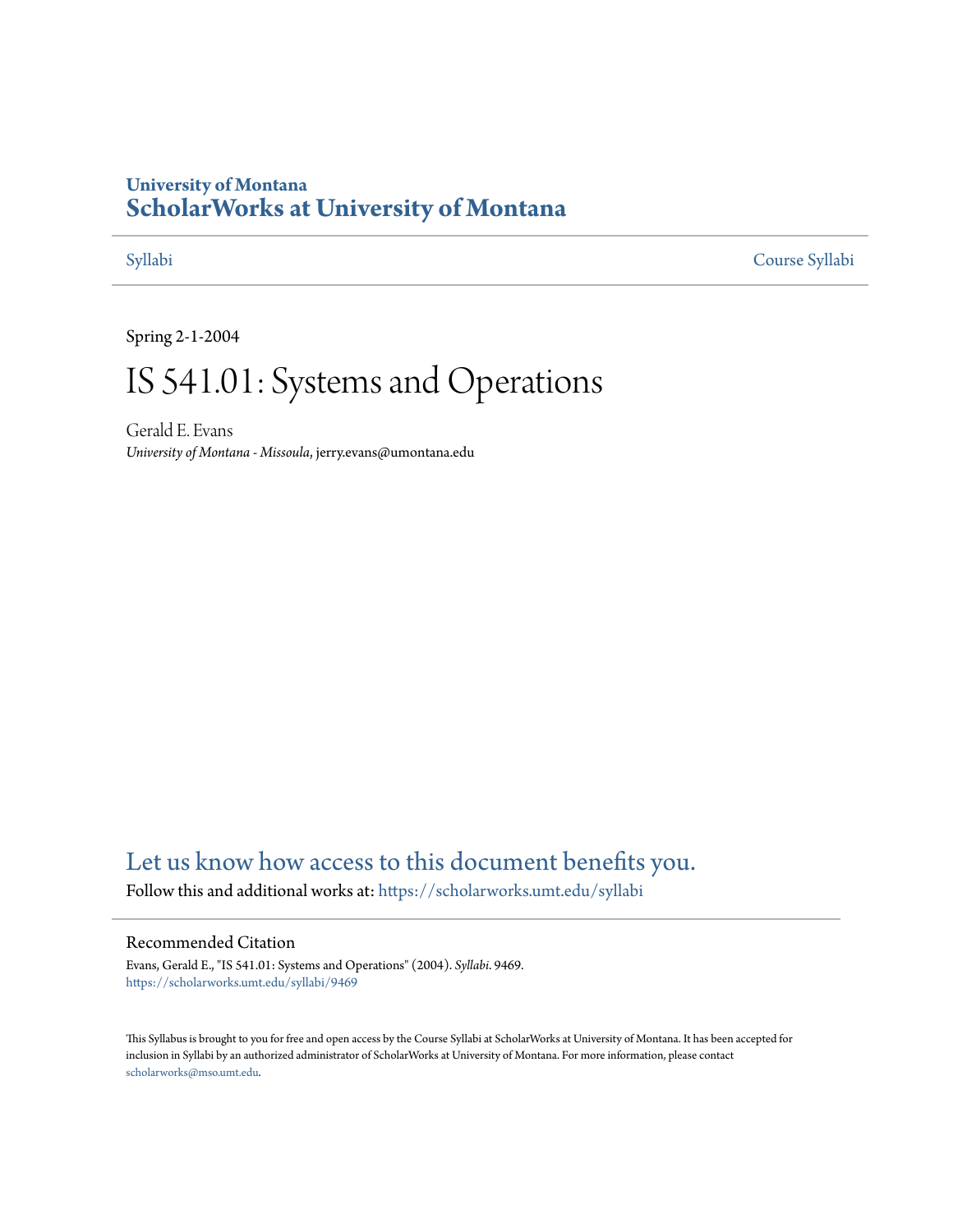#### IS 541 Systems and Operations Spring 2004

#### **Content**

IS 541 is a survey course which integrates theory and practice in the realm of information systems and operations. Specifically, this course will examine the current landscape of information technology in its various forms and the application of that technology in the operational aspects of an enterprise. The course will stress the following key ponts:

- 1. The pervasiveness of computer-based information systems and their role in achieving and maintaining competitive advantage.
- 2. Specific tools that are used in operations management (e.g. forecasting, statistical process control, total quality management, etc.)
- 3. And, operations processes the form the core of many enterprises (e.g. inventory management, project management, supply chain management, and resource planning.

### **Required Material**

Information Systems and Operations Management Today by Jessup, Valacich, Krajewski, and Ritzman. Prentice Hall/Pearson Custom Publishing. ISBN 0-536-74408-4

Note: This is a custom published text available primarily through the UM Bookstore. Availability elsewhere is unlikely.

#### **Course Process and Delivery**

As an internet-base course in the MBA Foundation, IS 541 is essentially a structured independent study. This means that there is a great onus on the participating students to take initiative in reading the assigned chapters, viewing the power point slides, participating in on-line threaded discussions, and taking exams. All materials will be available on Blackboard which is accessible through the School of Business Administration web-site. Following is an overview of each of these components of the class.

- 1. Text chapters: The class schedule will consist of specific chapters during specified weeks of the semester. The schedule which follows will lay out the sequence of our progress through the text. It is expected that participating students read the assigned materials during the specified week and be prepared to participate in the assigned activities which will include threaded discussions and exams.
- 2. Power Point Slides: Slides will be posted for the chapters which are assigned each week. These slides provide summaries of the chapters. Students are encouraged to view the slides after they have read the chapters. Exam questions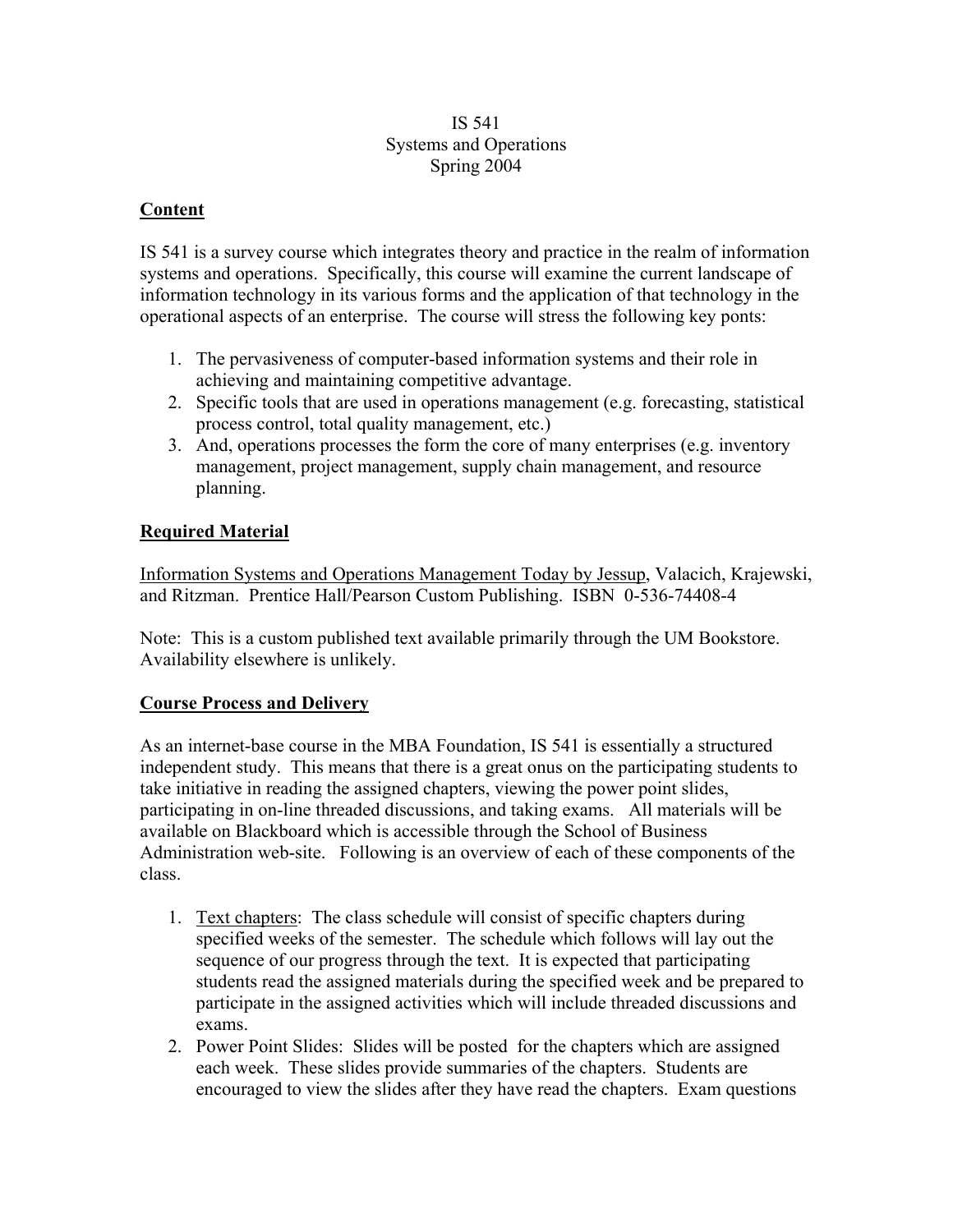will be taken primarily from the material presented in the Power Point presentations.

- 3. Threaded Discussions: The primary form of interaction for this class will be in the form of threaded discussions. I will post questions for each chapter. Each student is expected to interact both with my questions and with the comments of other students. Your grades for this part of the evaluation will take into account both the frequency and quality of your comments.
- 4. Exams: Exams will be on-line through the Blackboard exam system. Exams will cover specific chapters from the text. Exams will be posted for specific time window. Students must take the exam during the specified time window and once an exam is accessed, a student must take the exam. Exams will be closed book but students are allow a single 8.5" x 11" double-sided crib sheet for each exam.

#### **Course Schedule**

|                      | Week 1-January 26-30: IS Chapter 1: Information Systems: The Big Picture<br>IS Chapter 2: Information Systems for Competitive Advantage                                                                  |
|----------------------|----------------------------------------------------------------------------------------------------------------------------------------------------------------------------------------------------------|
| Week 2-February 2-6  | IS Chapter 3: Database Management Systems<br>IS Chapter 4: Telecommunications and the Internet                                                                                                           |
| Week 3-February 9-13 | IS Chapter 5: Electronic Commerce, Intranets, and Extranets<br>IS Chapter 6: Organizational Systems                                                                                                      |
|                      | Week 4-February 16-20: IS Chapter 7: Enterprise-Wide Information Systems<br>IS Chapter 9: Information Systems Ethics, Computer Crime and<br>Security<br>Exam 1: Covers material from the chapters above. |
|                      | Week 5-February 23-27 OM Chapter 1: Operations as a Competitive Weapon                                                                                                                                   |
| Week 6-March 1-5     | <b>OM Chapter 3: Process Management</b>                                                                                                                                                                  |
| Week 7-March 8-12    | <b>OM Chapter 4: Managing Project Processes</b>                                                                                                                                                          |
| Week 8-March 15-19   | OM Chapter 6: Total Quality Management                                                                                                                                                                   |
| Week 9-March 22-26   | <b>OM Chapter 7: Statistical Process Control</b><br>Exam 2: Covers material from the above chapters since Exam 1.                                                                                        |
| <b>SPRING BREAK</b>  |                                                                                                                                                                                                          |
| Week 10-April 5-9    | OM Chapter 11: Supply-Chain Management                                                                                                                                                                   |

Week 11-April 12-16 OM Chapter 12: Forecasting